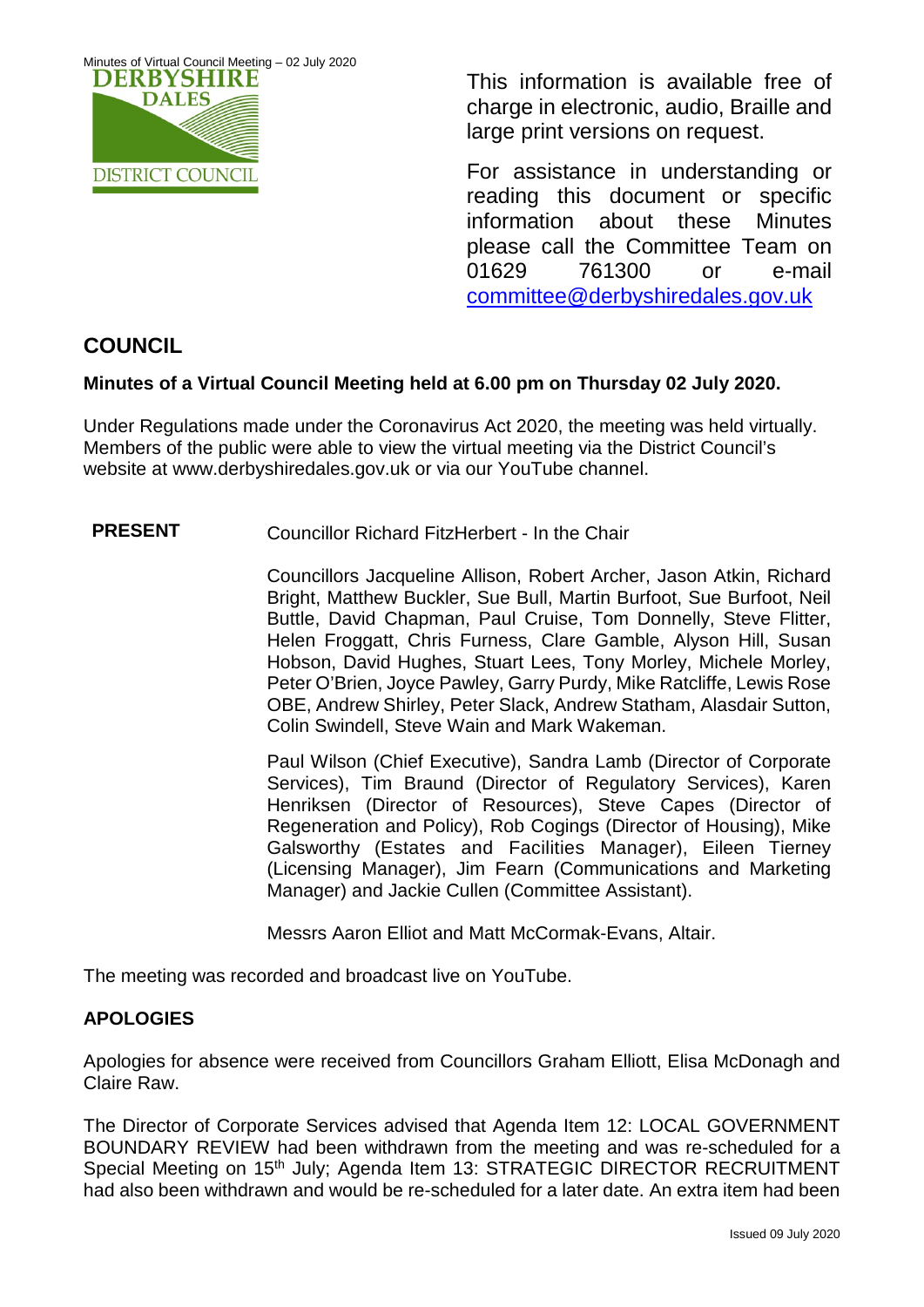added following publication of the Agenda: PAVEMENT CAFÉ LICENSING, which had been accepted by the Chairman as an item of urgent business, in order to respond to an external deadline.

#### **375/19 – PUBLIC PARTICIPATION**

In line with the Council's temporary suspension of direct public participation the following questions were submitted in writing and were read out at the virtual meeting:

### **QUESTION from the Wolds Community, in relation to Item 14 – Decision Making Recovery Plan**

To ensure the democratic process is followed and this is put into proper context, we request that this question can be read out in full at the council meeting on 2nd of July 2020.

This question is about Item 14, The Decision Making Recovery Plan, relating to section 3.6 Planning Committees with specific reference to the phrase "to determine a small number of applications, which have attracted significant opposition" which is on page 105 of the agenda.

Will this council give assurance that:

- 1 The application 18/01242/EIA will **not** be brought before a virtual or online committee either on, before or after 22nd July 2020; and
- 2 A decision on this application will **not** take place until such time that full public participation can safely take place at a face to face meeting of the Planning Committee and; and
- 3 This major decision will be postponed until such time as a robust investigation has been undertaken regarding the Bentley Brook catchment as outlined and recommended by the Environment Agency in their letter of 4th February 2020.

If these assurances are not given this will be discriminatory against those who cannot engage in a virtual meeting thus eroding democratic rights. It will not give the Environment Agency opportunity to carry out further investigations which it has deemed necessary in relation to the application and its potential detrimental impact on their flood defence asset at Knowleston Place, Matlock. It will also undermine the right to make personal representation to council or committee.

#### **Response:**

- 1. None of us can be absolutely certain what will happen in respect of the current Covid-19 restrictions and the ability to hold full meetings of the Council and its Committees 'in person'. However, the Council recognises that this application will generate a great deal of public interest when it is ready to be determined and that this would be best serviced through a public meeting of the Planning Committee. It is not the intention of the Council to bring this application before a virtual meeting of the Planning Committee.
- 2. As per the answer to question 1, the Council recognises that the amount of public interest in this planning application will require robust public participation. Whilst none of us can guarantee the future in relation to Covid-19 restrictions it is the intention of the Council to enable this through a face to face meeting of the Planning Committee if possible.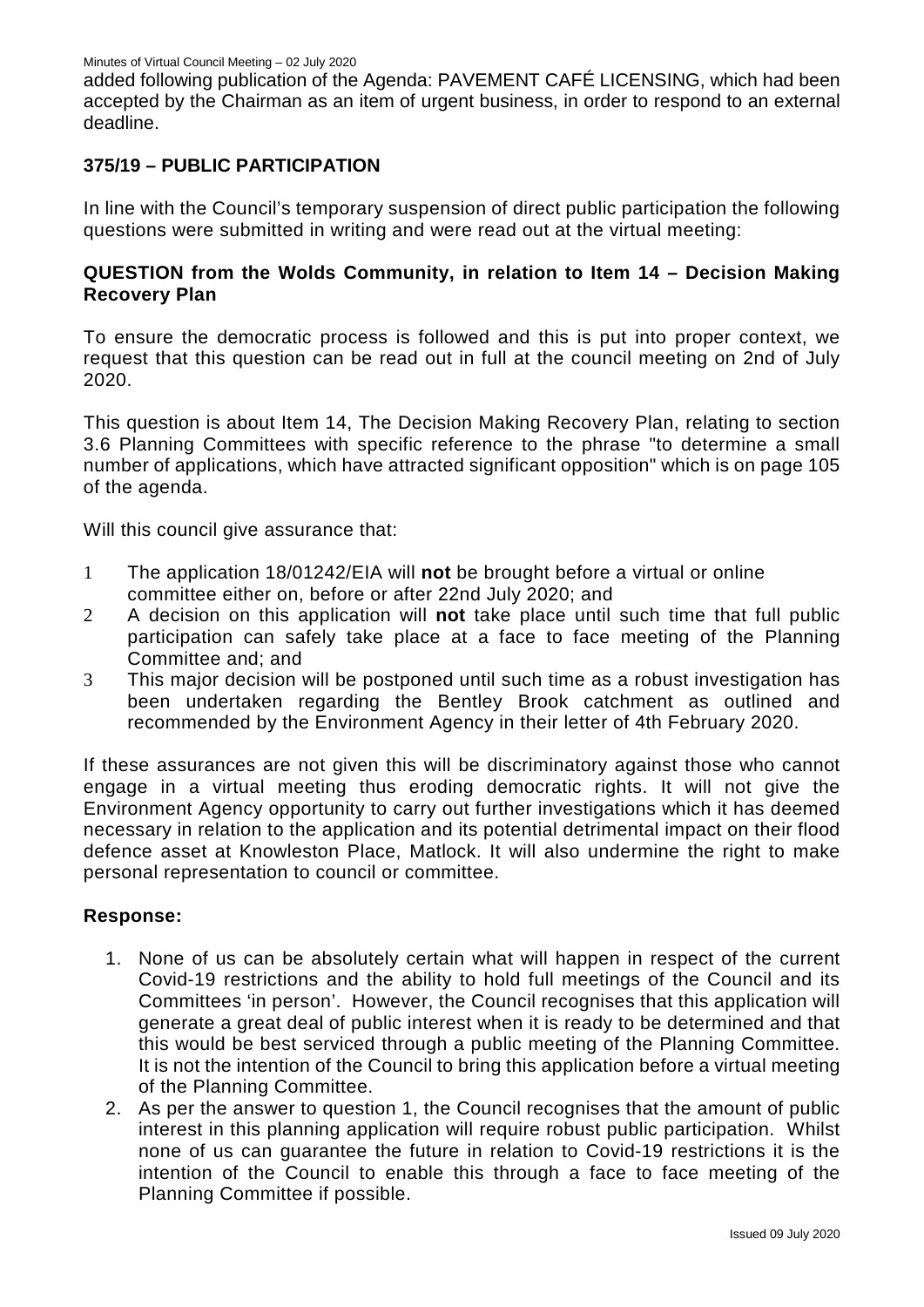3. The applicant has been asked to undertake analysis on the impacts of the development on the Bentley Brook catchment and this will be made available to the Environment Agency and the Lead Local Flood Authority prior to the application being considered by Committee. Those agencies' opinions on the adequacy or otherwise of the assessment will form part of the officer's report and will be considered by the Planning Committee.

#### **QUESTION from Ms Lynn Irving on behalf of Hathersage Rewilding Group, on the conservation and biodiversity of green spaces with the District**

*\_\_\_\_\_\_\_\_\_\_\_\_\_\_\_\_\_\_\_\_\_\_\_\_\_\_\_\_\_\_\_\_\_\_\_\_\_\_\_\_\_\_\_\_\_\_\_\_\_\_\_\_\_\_\_\_\_\_\_\_\_\_\_\_\_\_\_\_\_\_*

The Hathersage Rewilding Group is working with the Parish Council to conserve and enhance biodiversity within our green spaces. Therefore we were pleased to note from the minutes of the January meeting (item 270/19)) that the District Council is working with the County Council with regard to the mowing of verges and the possible creation of 'wildlife corridors'.

In item 271/19, members also discussed a motion to trial an alternative to the pesticide glyphosate and agreed to refer the motion to the Community & Environment Committee for a detailed report. We are very concerned about the use of glyphosate, which is "probably carcinogenic to humans" (World Health Organisation), and which has also been shown to be harmful to wildlife such as amphibians, bees and other invertebrates. My question is: "When can we expect the proposed report to be completed and any recommendations referred back to full Council for a decision to be made?" Lynne Irving

#### **Response**

The Council has responded to the concerns surrounding the use of glyphosate by significantly reducing its use by our Clean & Green team. It is now only used in certain situations by staff wearing the appropriate Personal Protective Equipment and with no members of the public present.

Although the Council's weed spraying contractor is still using glyphosate, discussions are underway to consider a suitable alternative. We are currently in year 2 or of a 3 year contract. Our Clean & Green team have continued to trail and review alternative treatments and we remain committed to finding a suitable alternative. At this present time, there are two products currently being assessed and two more arriving this month. A report on this matter will be presented to Members in September.

### **QUESTION from Ms Hilary Hart, a Grindleford resident, on the use of pesticides**

*\_\_\_\_\_\_\_\_\_\_\_\_\_\_\_\_\_\_\_\_\_\_\_\_\_\_\_\_\_\_\_\_\_\_\_\_\_\_\_\_\_\_\_\_\_\_\_\_\_\_\_\_\_\_\_\_\_\_\_\_\_\_\_\_\_\_\_\_\_\_*

Why? Why is the outdated and dangerous practice of spraying Roundup continuing against the wishes of the local residents who have to suffer the immediate effects of it (along with the danger to their pets)? Grindleford was subjected to this on June 25th. Many residents are deeply concerned.

A brief synopsis for your information, in case the wider world has eluded the District Council's notice: Roundup is banned in the EU and this was the 2019 US ruling:

Juries in three U.S. lawsuits in the last year have ruled that Monsanto's glyphosate-based Roundup herbicide caused or significantly contributed to the onset of non-Hodgkin's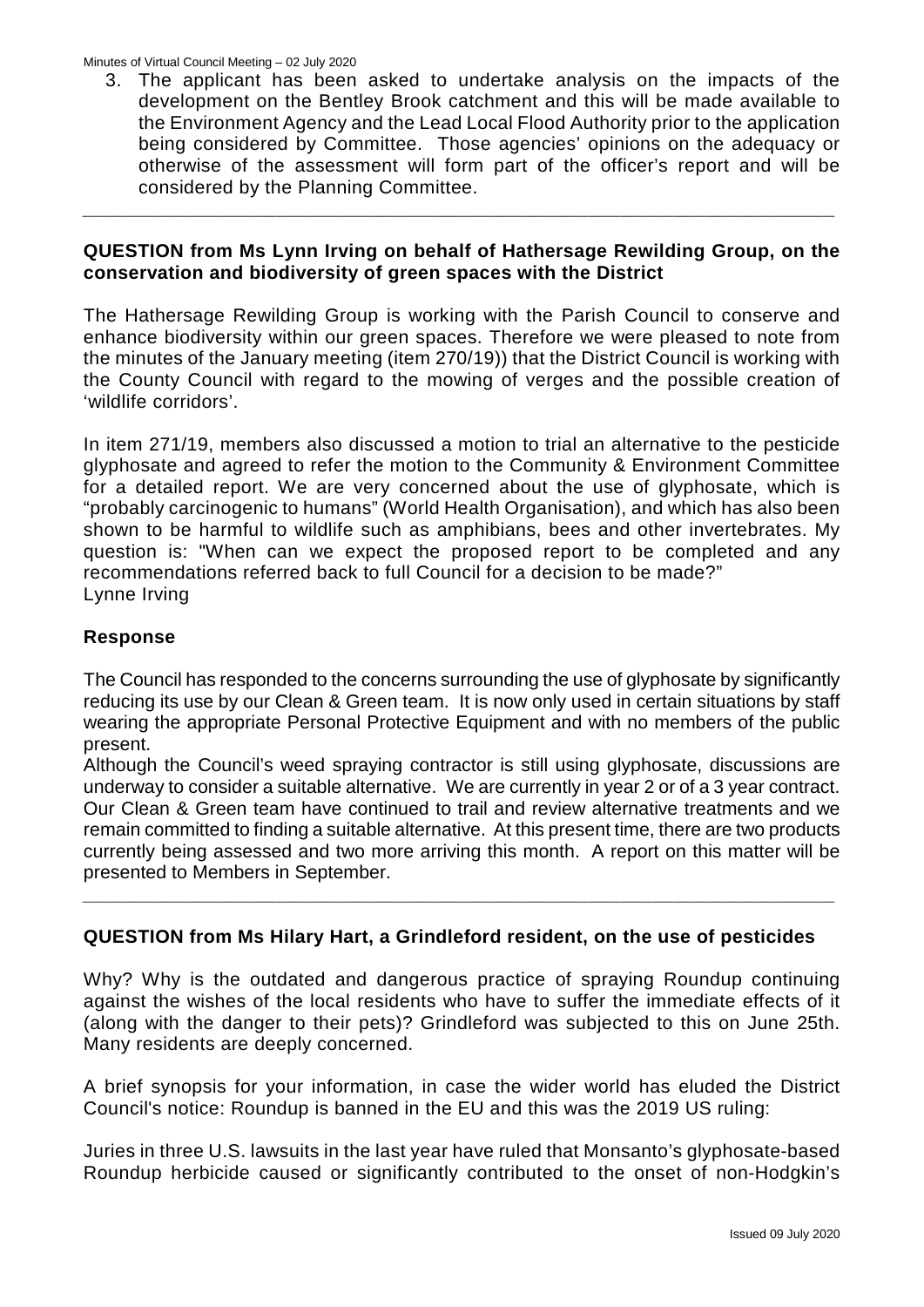lymphoma, a life-threatening immune system cancer. Over US\$2-billion has been awarded in damages to four victims, and over 13,000 other lawsuits are now pending.

Particularly in National Parks, we are the guardians of our unique countryside heritage and in the Peak District we are encouraging wild flower verges, along with other beneficial wildlife and insect biodiversity. Your authorisation of the continuing use of Roundup liquidates any possibility of this.

From a nationwide view, Roundup is proven to kill bees. Without these there will be no future.

This is not a party political matter; it's a grave environmental concern for all of us. Please be good enough to explain just how your Council came to such a dangerous, inappropriate and ill-informed decision.

### **Response**

The Council has responded to the concerns surrounding the use of glyphosate by significantly reducing its use by our Clean & Green team. It is now only used in certain situations by staff wearing the appropriate Personal Protective Equipment and with no members of the public present.

Although the Council's weed spraying contractor is still using glyphosate, discussions are underway to consider a suitable alternative. We are currently in year 2 or of a 3 year contract. Our Clean & Green team have continued to trail and review alternative treatments and we remain committed to finding a suitable alternative. At this present time, there are two products currently being assessed and two more arriving this month. A report on this matter will be presented to Members in September.

### **QUESTION from Mr Dobbs, an Ashbourne resident, on the Air Quality Annual Status Report (ASR)**

\_\_\_\_\_\_\_\_\_\_\_\_\_\_\_\_\_\_\_\_\_\_\_\_\_\_\_\_\_\_\_\_\_\_\_\_\_\_\_\_\_\_\_\_\_\_\_\_\_\_\_\_\_\_\_\_\_\_\_\_\_\_\_\_\_\_\_\_\_\_

Could Council clarify when the Air Quality Annual Status Report (ASR) is to be published? The Corporate Plan passed on 2<sup>nd</sup> March states the intention to:

'Publish an Air Quality Monitoring Report by July 2020 and where necessary commence appropriate mitigation measures and create an action plan by March 2021.'

I appreciate that the Council have needed to operate with changed priorities in the last 3 months, due to the pandemic. However, it is possible that there has been a greater impact on life expectancy and health from the high levels of air pollution in Ashbourne, than the prevalence of coronavirus.

### **Response**

The Council's ability to publish its annual Air Quality Status Report has been impacted by the pandemic, not least by the fact that the laboratory that we use to analyse our monitoring devices was closed early in lockdown. That laboratory subsequently reopened and the results that we have received back from them have been made available.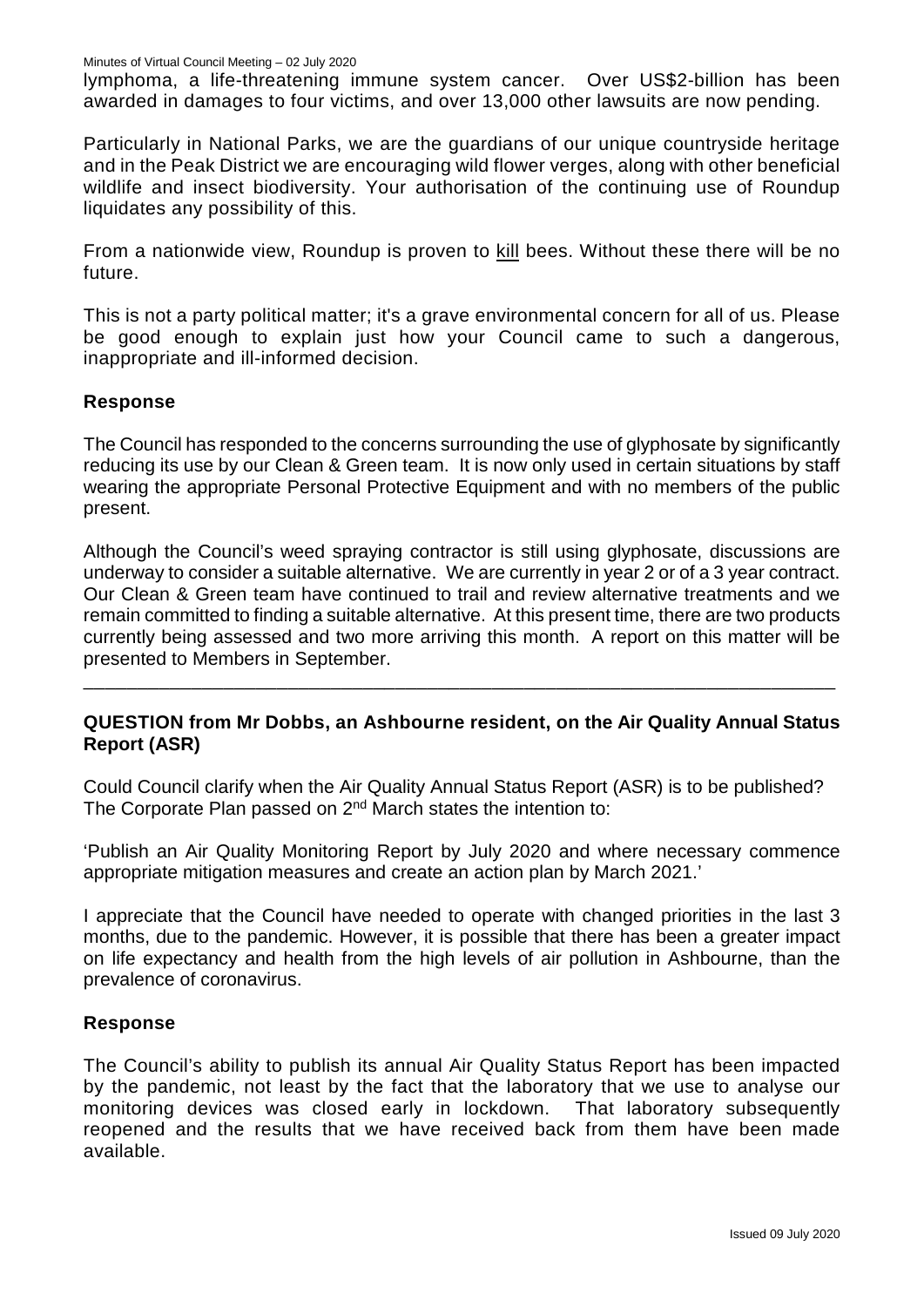Officers are now working with Defra to agree the final submission of the Status Report and the report will be published as soon as Defra have confirmed that they are happy for this to happen. Whilst we haven't been given a firm timescale, officers do not expect that there will be a long delay.

\_\_\_\_\_\_\_\_\_\_\_\_\_\_\_\_\_\_\_\_\_\_\_\_\_\_\_\_\_\_\_\_\_\_\_\_\_\_\_\_\_\_\_\_\_\_\_\_\_\_\_\_\_\_\_\_\_\_\_\_\_\_\_\_\_\_\_\_\_\_

#### **376/19 – INTERESTS**

Councillor Sue Bull declared a pecuniary interest in the additional item: PAVEMENT CAFÉ LICENSING in her capacity as a Licence holder.

#### **377/19 – APPROVAL OF MINUTES OF PREVIOUS MEETINGS**

It was **RESOLVED** (unanimously) That the Minutes of the meetings of the Derbyshire Dales District Council held on 16 January, 05 March, 19 March and 12 May 2020 be approved as a correct record.

#### **378/19 – LEADER'S ANNOUNCEMENTS**

In remarking on the awful death of George Floyd, Councillor Garry Purdy, Leader of the Council reiterated that Derbyshire Dales District Council condemned racism. The Council worked to promote equality across the Derbyshire Dales. Indeed, it had a statutory duty to eliminate unlawful discrimination, foster good relations and advance equality of opportunity in the district.

The District Council adopted a 'Dignity and Respect for All' policy in 2006 which stated that Derbyshire Dales District Council:

- believed that everyone had the right to dignity and respect as part of their everyday lives
- promoted and encouraged dignity and respect in the community
- was committed to challenging anything that undermined this basic right.

Councillor Purdy stated that he had been contacted by a young, concerned constituent, asking the Council to consider actions in support of Black Lives Matter. Councillor Purdy promised to carefully consider this, and would ensure that a motion to the full Council was prepared for the September meeting, which he hoped would receive full support.

For any member who did not see the pictures, Councillor Purdy confirmed that the Town Hall was lit up in purple on Wednesday 17 June to illustrate the District Council's commitment to challenging racism and inequality.

Councillor Purdy advised that since his last report to Council on 30 April, he had had weekly meetings with the Chief Executive as well as meetings with many Derbyshire leaders, and today with the LGA and the Rt Hon Robert Jenrick MP. Councillor Purdy acknowledged the losses suffered as a result of Covid-19 and said that it was important to continue to pay tribute to all frontline staff, and to continue to be vigilant with the threat of a second wave.

Councillor Purdy stressed that the start-up of the Derbyshire Economic Recovery Board to help kick-start the economy was a step in the right direction. The re-opening of Bakewell Market had met with high praise from Bakewell Ward Members, members of the public and Mr Joe Harrison, Chief Executive of the National Market Stallholders' Federation.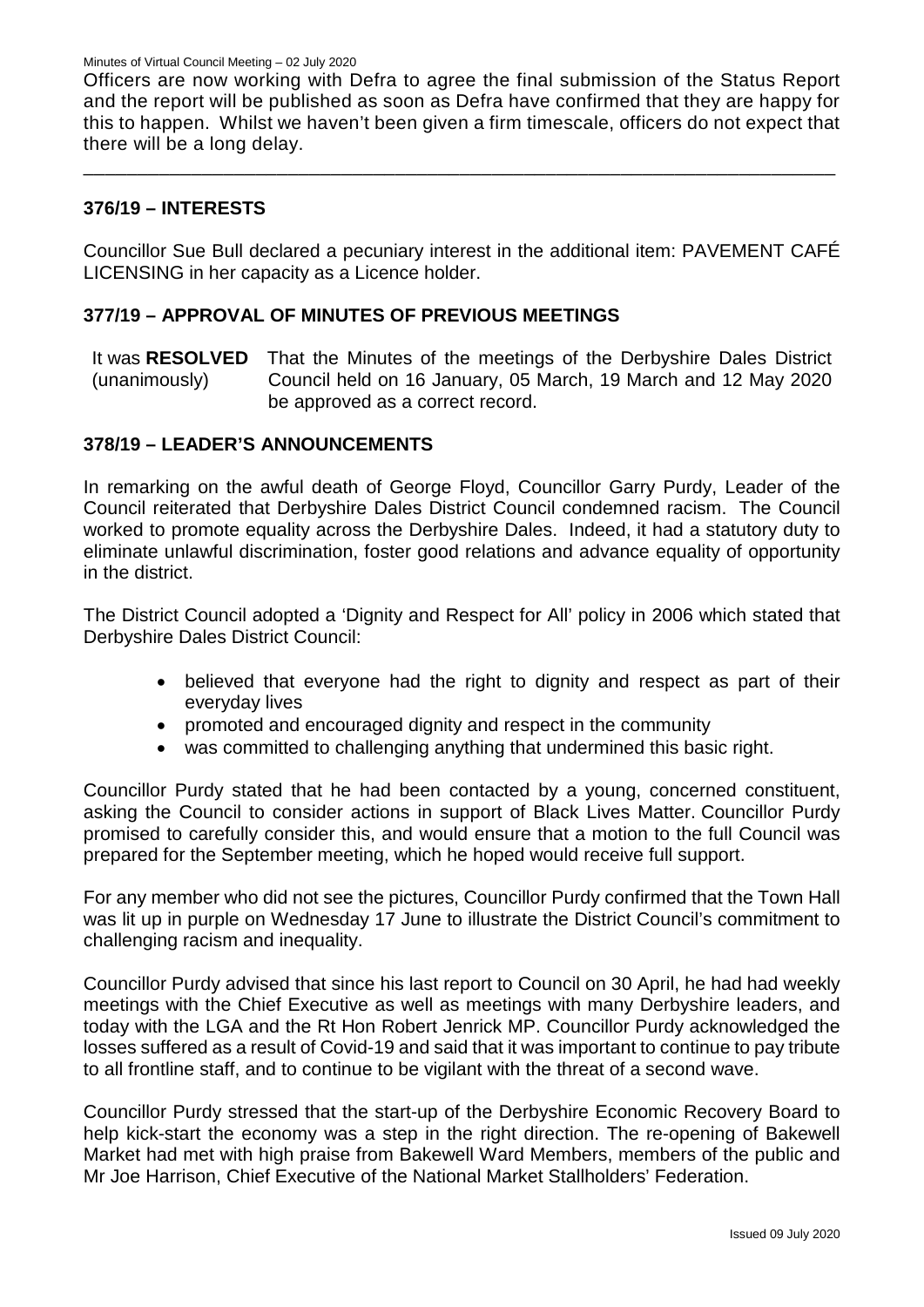## **379/19 – CHAIRMAN'S ANNOUNCEMENTS**

The Chairman of the District of Derbyshire Dales advised that in these quieter moments he had been putting the finishing touches to the work undertaken in respect of his nominated charity, and that £675 had been raised thus far for Cancer Research.

#### **380/19 – MAIDEN SPEECHES**

Councillors Robert Archer, Neil Buttle and Michele Morley presented their Maiden Speeches to the Council.

#### **381/19 – COMMITTEES**

It was **RESOLVED** (unanimously) That the non-exempt minutes of the Committees listed in the Minute Book for the period 16 January 2020 to 11 June 2020 be received.

### **382/19 – QUESTIONS (RULE OF PROCEDURE 15)**

### **(A) Councillor Joyce Pawley asked the following question of Councillor Garry Purdy, Leader of the Council:**

*"Following the recent court decision to allow this Council to move travellers from the Agricultural Business Centre in Bakewell we offered the homeless family, to whom we have a duty, the use of the car park off Old Station Road in Rowsley. On the 30th October 2019 the Community & Environment Committee of this Council agreed to let that family use the site with the prescription that the use would be subject to review in February 2020.*

*Could the Leader of the Council explain why that review did not take place at the February meeting of that Committee and why the family are still being advised to use the site, especially as the only planning consent for this type of use on the car park expired some time ago?"*

Councillor Purdy provided the following response:

Cllr Pawley is correct in stating that the Community and Environment Committee resolved on 30 October 2019 that the designation of the car park at Old Station Close, Rowsley as a temporary site for the Traveller family to whom the Council owes a homelessness duty should have been reviewed in February 2020. The fact that it wasn't was an oversight.

The circumstances around the matter are that very shortly after the meeting on 30 October 2020 the family that had been on site at Rowsley moved of their own accord to the ABC at Bakewell in order to support a terminally ill family member who was receiving care from a Bakewell GP, a care home in Bakewell and Ashgate Hospice. At that point the emphasis on officers was to manage the encampment at Bakewell and to attempt to secure an Order to move the family back to Rowsley.

Members are aware that the Court declined to grant such an Order until after the family member passed away in February 2020, such that the family was still on site at Bakewell at the time of the February Committee meeting.

Shortly after the family member passed away, the Council returned to Court and were granted a Possession Order, but with clear instructions from the judge that the Order must not be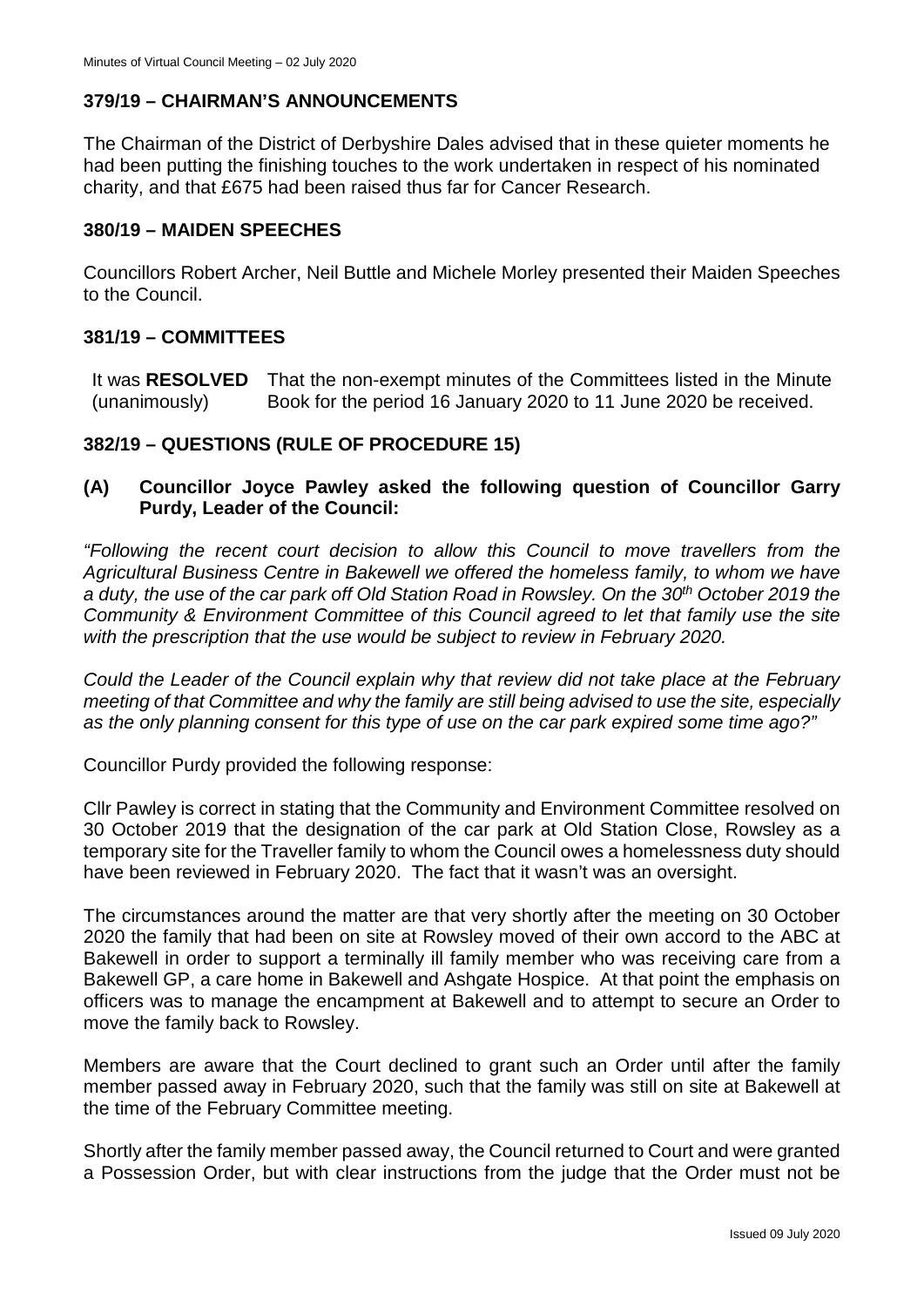implemented until such time as the movement restrictions introduced in response to Covid-19 were lifted. The family therefore remained on site at the ABC.

During the lockdown period further Traveller families arrived on site, culminating in a significant gathering of Travellers on the ABC and Showground early in June. It was thought that these families would otherwise have been attending Appleby Horse fair. In any event, the Travellers then on site made it clear that they had no intention of leaving in the foreseeable future and officers believed that they had little option but to seek a further Court Order covering land in both the Council's control and in the control of BAHS. This Order was obtained on 12 June and the Travellers were evicted from the site on Wednesday 17 June. In the absence of an alternative site the family was directed to Rowsley and the remaining Travellers on site were not offered a site at all. Members will be aware that they set up on private land in the vicinity and officers have been involved in further discussions around this issue. It is believed that this group has now left the district.

In all this activity officers had not presented a report to Committee seeking a review of the Rowsley site. However, the options available to them had not changed since the October 2019 report. There is still no agreement on a permanent site at this time and the temporary site options remain as stated in the October report – Rowsley or Middleton Road, Wirksworth. Of these two Rowsley is the more suitable. Having said that I have asked officers to bring a report to the next available meeting of the Community and Environment Committee updating on all relevant Traveller issues.

#### **Councillor Pawley asked the following supplementary question:**

*Under Policy HC6 of the Council's adopted local plan, we are obliged to find 9 permanent pitches for Travellers, which years later we have been unable to do. Perhaps a new approach was called for, whereby a scheduled date could be given which would instigate a more stringent approach to the procurement of suitable land?*

Councillor Purdy agreed to discuss the matter with officers. Councillor Purdy also advised that a report would be coming to the next meeting of the Community and Environment Committee, in which there may be some offers of permanent sites for consideration.

### **(B) Councillor Matthew Buckler asked the following question of Councillor Garry Purdy, Leader of the Council:**

*"During the period of Covid-19 we did not move the traveller family, to whom we have a duty of care following their declaration of homelessness in 2018, from land in Bakewell and we have now done so to the site at Old Station Road, in Rowsley. The area that they have been moved to is not good enough as a site for the family for a number of reasons, and their presence there also prevents the car park being used by visitors to the businesses in the nearby industrial estate, businesses that have been massively impacted by the Coronavirus restrictions and that are currently emerging from lockdown.*

*What consideration was given to these businesses, and the users of the White Peak Loop, over the closure of the car park at Rowsley, which has not been undertaken in the way set out in the C+E committee paper of 30 October 2019?"*

Councillor Purdy provided the following response: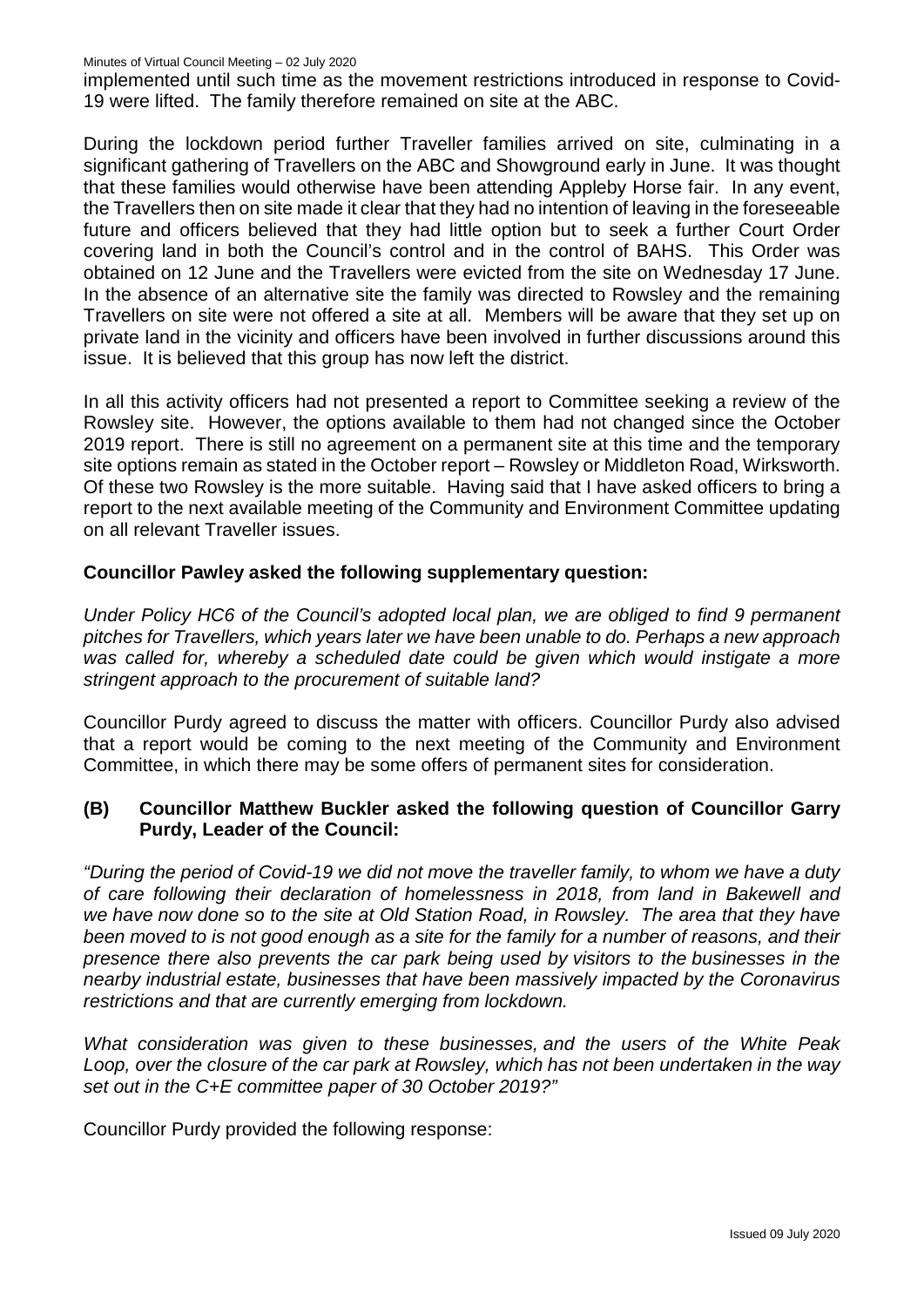I refer Cllr Buckler to my reply to Cllr Mrs Pawley earlier. I will ask that officers address the issues you have raised about businesses and the White Peak Loop in their report to the next Community and Environment Committee.

#### **Councillor Buckler asked the following supplementary question:**

*It was wholly unacceptable to have Travellers living in a carpark for long periods of time; is it time to employ more stringent measures, such as compulsory purchase?*

Councillor Purdy stated that whilst compulsory purchase of land had not been ruled out, the Council had to consider its financial position; as such at this stage it would be more prudent to consider land that the Council owned.

### **(C) Councillor Peter Slack asked the following question of Councillor Garry Purdy, Leader of the Council:**

*"In this country Coronavirus has claimed 40 to 50 thousand lives and affected many families including my own. But hopefully looking at the future and by this time next year we may have a vaccination which would make all the difference. But there still is a bigger long-term threat: the threat of Global Warming and Climate Change which could change the world completely and millions of lives could be in danger.*

*We at Derbyshire Dales District Council are pledged to be Carbon Free by 2030, so my questions are:*

*Question 1 - Is the Derbyshire Dales District Council still on course to achieve being Carbon Free by 2030?*

*Question 2 - Can you give me the ongoing or planned Renewable Energy Projects, like solar panels and heat retention schemes on DDDC buildings, or any small wind turbines planned at the depots? Also could you give me the number of Council petrol - diesel vehicles that have been replaced by electric vehicles or planned to be this year 2020-2021?"*

Councillor Purdy provided the following response.

At its meeting on 19 February 2020 the Community and Environment Committee approved delegated authority for the Director of Regulatory Services to procure expertise for the formulation of the Council's Climate Change Strategy and Action Plan. That work was put out to quotation and during lockdown a consultancy firm was appointed to undertake this piece of work. The consultancy is named ClearLead.

ClearLead have met virtually with key officers and with the Council's Climate Change Working Group in order to assist with the formulation of the Strategy and Action Plan. They have received detailed information on the Council's energy and fuel use and have undertaken a socially distanced tour and inspection of some of the Council's key assets and facilities. They are now calculating the Council's carbon footprint. From a combination of all this work they will then draft the Strategy and Action Plan. We expect the Strategy to set out the steps needed to achieve net zero by 2030 and to identify opportunities for renewable energy and electric (and similar) vehicles. The Strategy and Action Plan will be reported to Committee once received.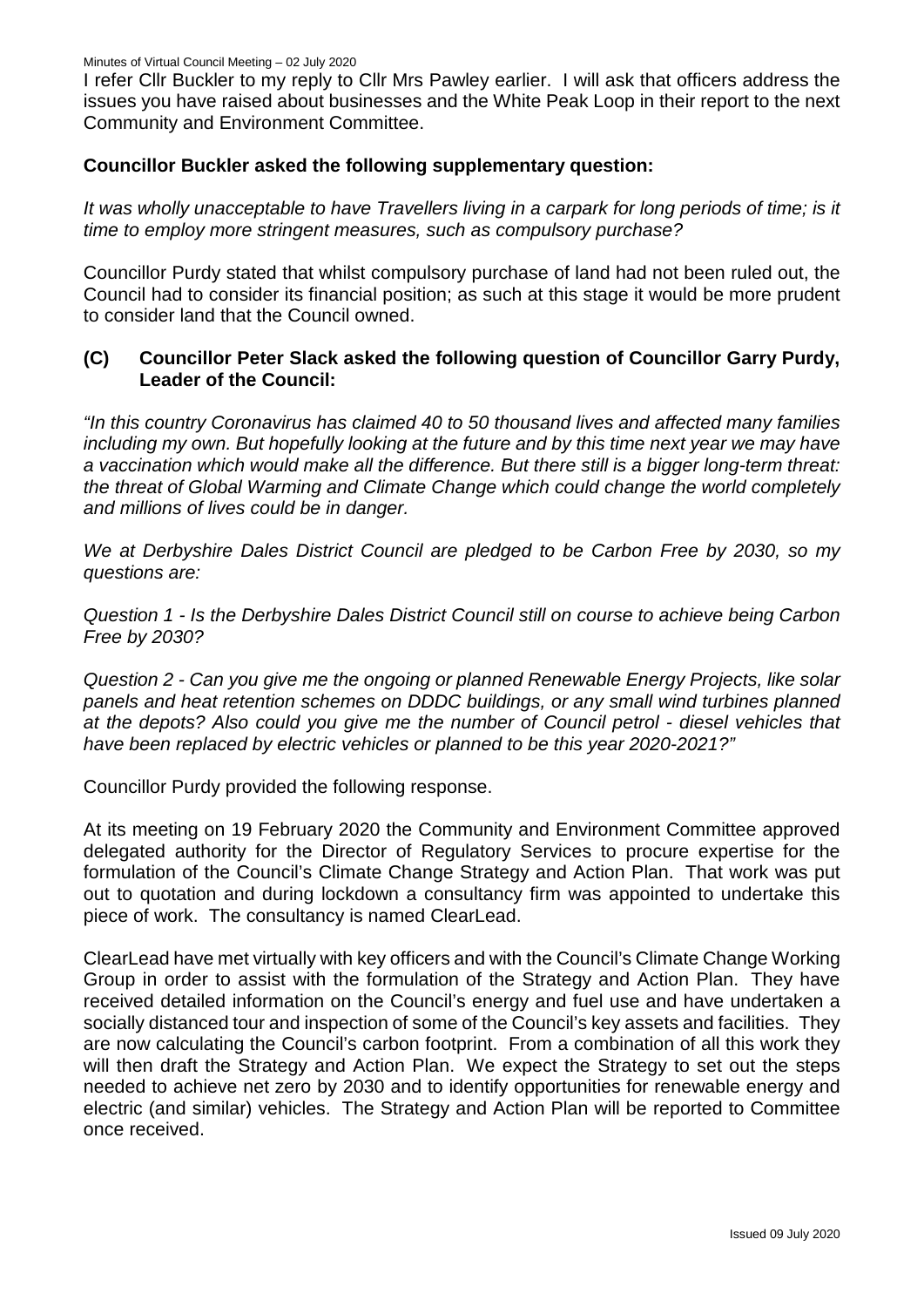*There are only 9½ years left until the 2030 target; is the Council on course to reach this target?*

Councillor Purdy confirmed that the Council was on course for this date, and efforts would be accelerated once we had received ClearLead's report.

### **(D) Councillor Steve Wain asked the following question of Councillor Garry Purdy, Leader of the Council:**

*"It is anticipated that we are likely to have increased visitors to our towns and parks throughout this summer, as people holiday in the UK rather than abroad.*

*In light of the recent unfortunate instances of public disorder on the beaches of Dorset and other locations around the Country, what actions are being taken by this Council to put in place safeguards to ensure the health, well-being and protection of our residents and visitors?*

*I have recently been made aware of a number of complaints regarding anti-social behaviour and drinking alcohol on Hall Leys Park. Having made enquiries with Officers and the Police, I understand that there may be issues with the Public Space Protection Orders implemented in 2018.*

*Is the Council confident that it currently has effective operational systems in place to work collaboratively with our partners, such as the Police, to keep people safe and lawfully enforce against those who wish to engage in anti-social behaviour, on our parks and public open spaces throughout the District?"*

Councillor Purdy provide the following response:

The Derbyshire Dales has always been an area which attracts high visitor numbers and we have always taken pride in being able to provide a welcoming environment.

We already work with the police, and in particular the local safer neighbourhoods teams, in ensuring that it remains a safe place for visitors and residents alike.

Antisocial behaviour can be, and is, addressed by the local SNTs and the new sergeant is keen to expand on that collaborative work through the use of our Public Spaces Protection Orders. Our officers are currently working towards making that happen by putting in place the necessary supporting processes, such as standardised Penalty forms, payment portals and associated administration. I have every reason to believe that such a collaboration will work well and be equally well received by our residents.

I have recently been contacted by the new Chief Inspector of Communities and will be holding a meeting with him soon.

### **Councillor Wain asked the following supplementary question:**

*Due to the concern regarding the large number of people who were visiting the parks, what systems have been put in place to ease any potential tension; would the Public Spaces Protection Orders be effectively used and managed, and would the Council be seeking to extend the Public Spaces Protection Orders when appropriate?*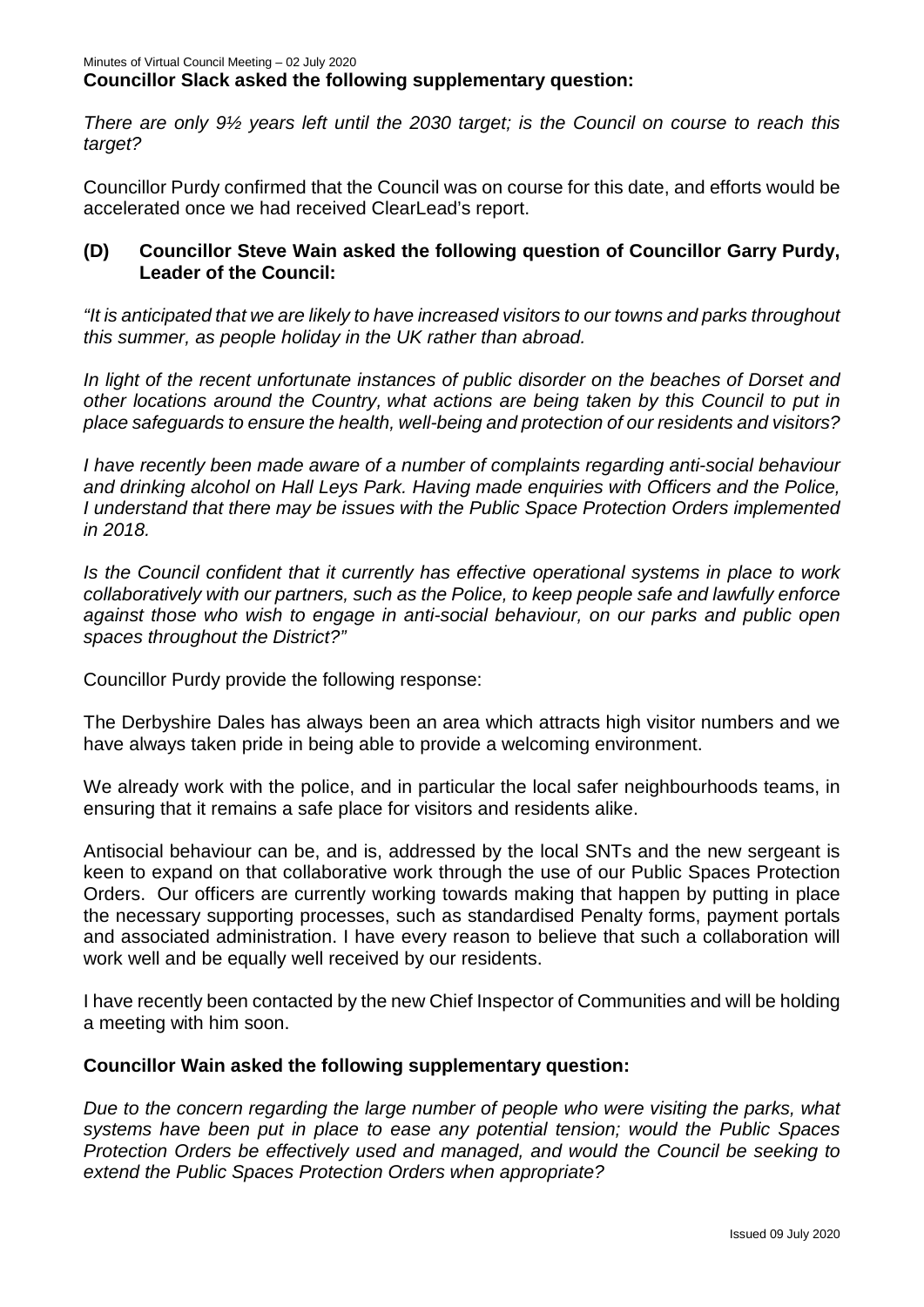Councillor Purdy confirmed that the Council would seek to investigate an evidence base, and he would discuss the matter with the new Chief Inspector.

#### **(E) Councillor Clare Gamble asked the following question of Councillor Garry Purdy, Leader of the Council:**

- *"1. The response to Coronavirus from this authority must have, by now, receded. The waste collection is virtually back to normal; the toilets and markets have reopened and the funds to help businesses have been distributed. On what date will the Community and Environment and Governance and Resources Committees next meet?*
- *2. On June 11th 2020, the Emergency Committee committed the authority to an independent review of the events around the removal of the Ashbourne Director. What progress has been made to securing a date for this to take place and establishing the parameters of the enquiry?*
- *3. Bayer have now agreed to pay out £8.8bn to settle court claims that Roundup causes cancer, and have set aside a fund for future claims. How will the Council be responding to this in terms of determination of whether Glyphosate is carcinogenic?"*

Councillor Purdy provided the following responses:

1. The response to the Coronavirus pandemic from this authority has not receded. Significant resources are still being dedicated to supporting businesses through the administration of the Discretionary Grants Fund; the development and implementation of measures to ensure the safe re-opening of the high street including licenced premises, and other aspects of community and economic recovery. The District Council is not therefore in a 'business as usual' situation.

Proposals for the resumption of the District Council's policy committees will be considered at the Annual Meeting on 22 July.

- 2. An investigation has begun to:
	- Establish a factual timeline of events which resulted in the removal of the Blacks Head, Ashbourne and its safe return to the custody of the District Council;
	- Clarify the capacity of individuals involved and the source/authority of any permission granted.

The investigation team guided by the Monitoring Officer will include members of the internal legal team and will be independently reviewed by one of the Council's appointed Independent Persons. The timeframe for completion is by 31 August 2020.

3. The Council has responded to the concerns surrounding the use of glyphosate by significantly reducing its use by our Clean & Green team. It is now only used in certain situations by staff wearing the appropriate Personal Protective Equipment and with no members of the public present.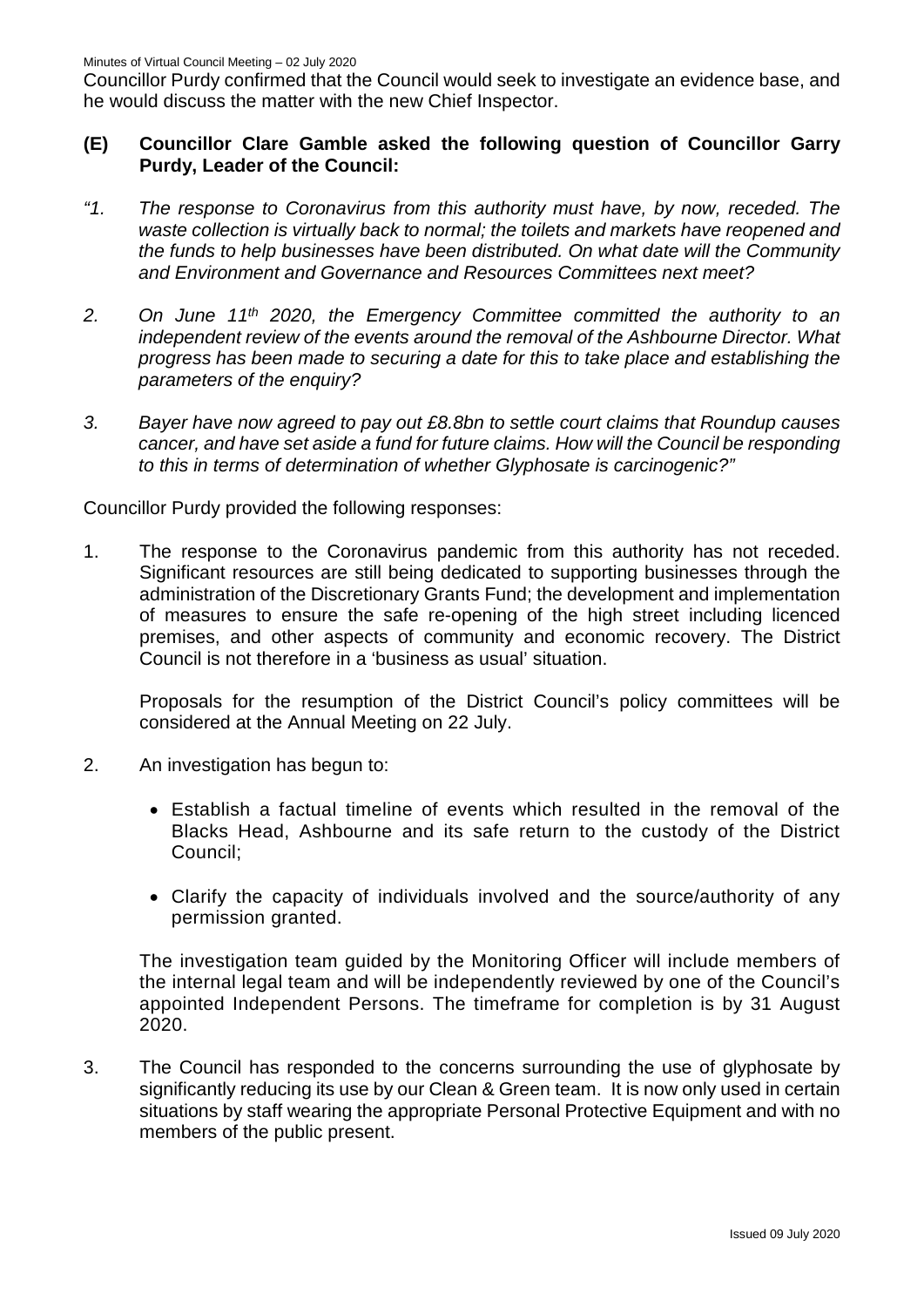Although the Council's weed spraying contractor is still using glyphosate, discussions are underway to consider a suitable alternative. We are currently in year 2 or of a 3 year contract. Our Clean & Green team have continued to trial and review alternative treatments and we remain committed to finding a suitable alternative. At this present time, there are two products currently being assessed and two more arriving this month. A report on this matter will be presented to Members in September.

#### **Councillor Gamble asked the following supplementary questions:**

- *1. At the Council Meeting scheduled for 22 July, would dates for the resumption of each policy committee be provided?*
- *2. Regarding the recent events at Ashbourne, why was the first and only communication to Councils an email asking them not to talk to the press?*
- *3. Had the Council changed its stance at all since the press announcement regarding glyphosate, specifically with regard to residents, wildlife and staff?*

Councillor Purdy said that in response to the first question, yes, dates would be given at the Annual Council Meeting on the 22<sup>nd</sup> July. Councillor Purdy said he was unable to respond to the second question as this was to be the subject of an independent inquiry; and in response to the third question, Councillor Purdy stated that it was safe when used as had been reported, and that the Council had considerably reduced its use.

#### **(F) Councillor Peter Slack asked the following question of Councillor Garry Purdy, Leader of the Council:**

*"After the killing of George Floyd by Minneapolis policemen, aided and abetted by three police colleagues, we have seen a great surge of protest at the treatment of black people of the United States, which has spread all over the world.*

*In this country we have seen great support and protest with black and white people coming out to march jointly for Black Lives Matter and awaking to the injustice of Black and all BAME peoples.*

*In the Derbyshire Dales District and Wirksworth we see evidence of a racist and colonial past which is totally offensive to BAME and the majority of white people. There is need to move the offensive items to museums, where the true history can be explained of the names and items to be judged offensive. We have seen problems at Ashbourne and Wirksworth with the Blacks Director signs and objects.*

*My Question is: will the Council look into a survey and review of the district with BAME representatives contributing to the review?"*

Councillor Purdy provided the following response:

Cllr. Slack will now be aware that there is proposal of a notice of motion to be considered this evening which acknowledges that as a District Council, we have a duty to address the legacy of colonialism, slavery and racism in all its forms.

We acknowledge the public outcry of hurt, pain and anger over these legacies and it is proposed in the motion that we undertake a review of all our own assets and a report be brought back to full council on completion. It will be for members to consider the scope of that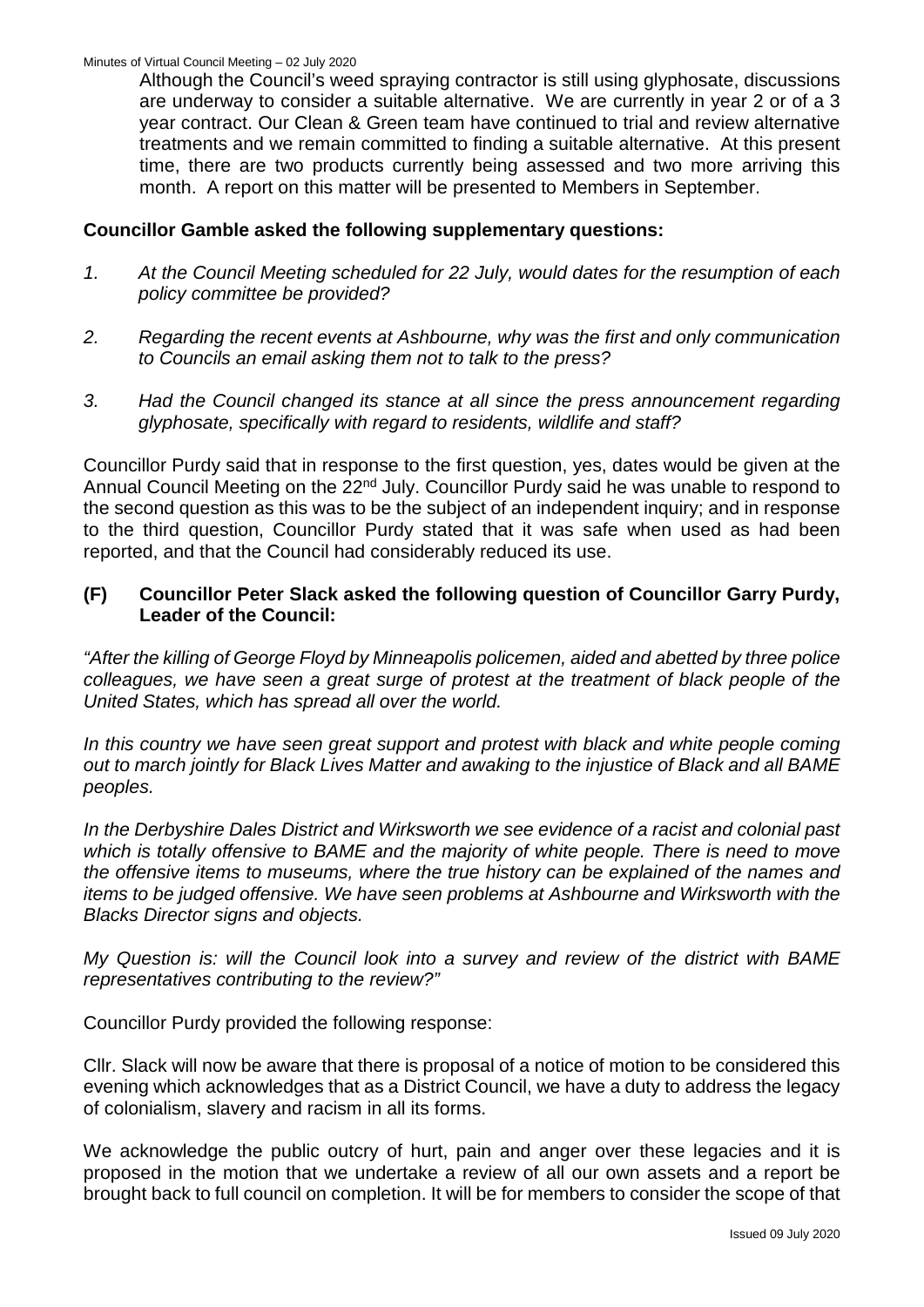review. The District Council cannot however, be responsible for assets that are owned by others and it is for them to determine what action they propose to take on such matters.

**Councillor Slack thanked Councillor Purdy for his response, and reiterated that he would like to see black, Asian and minority groups taking part in the review.** 

Councillor Purdy advised that the review would be circulated to the appropriate external organisations.

### **(G) Councillor Matthew Buckler asked the following question of Councillor Garry Purdy, Leader of the Council:**

*"I have been asked to ask about our progress on reducing our carbon footprint on behalf of the Derbyshire Climate Coalition. In June 2019, DDDC declared a Climate Emergency, and pledged to become carbon neutral as an Authority by 2030. Since then, we've had significant flooding in Matlock and Darley Dale on more than one occasion, and the driest spring ever. Further afield, temperatures in the Russian Arctic, typically 0°C this time of year, have reached 45°C. Last week CO<sub>2</sub> levels reached a new 3 million year high of 418 ppm and the Committee on Climate Change (CCC) report suggested that the Government should be preparing for a 4°C global temperature increase. In a previous CCC report, this was recognised as having the potential to cost billions of lives around the world.*

*As we should be showing leadership both as a corporate body and as community representatives, what progress has been made on achieving our carbon target?"*

Councillor Purdy provided the following response:

I refer Councillor Buckler to my earlier response to Cllr Slack. I should add that we expect the work that we are doing with our consultants will enable us to identify the carbon savings made by the Council over the last 5 years as well as the potential for future savings.

#### **Councillor Buckler asked the following supplementary question:**

*Would the Leader let me know what is the Council's current carbon footprint, and how does it compare with a year ago? What decisions, both relating to internal operations and the external ones for which you have responsibility, have been altered in the interim period to reduce it?*

Councillor Purdy advised that the ClearLead team were undertaking an investigation, and he would email the results when known.

### **(H) Councillor Peter O'Brien asked the following question of Councillor Garry Purdy, Leader of the Council:**

*This is an urgent question for the Leader to be raised on Notice under the Urgency Provisions, to respond to the current situation and high risk of fire caused by disposable BBQ.*

*"In view of the recent spate of devastating wild fires on the moors and other open areas in the District to which the public have access, caused by the irresponsible use of disposable barbecues by the significantly increased number of visitors, will you follow the lead of High Peak Borough Council, supported by the Peak District National Park Authority, and recommend to an urgent meeting of the Emergency Committee or an Extraordinary meeting*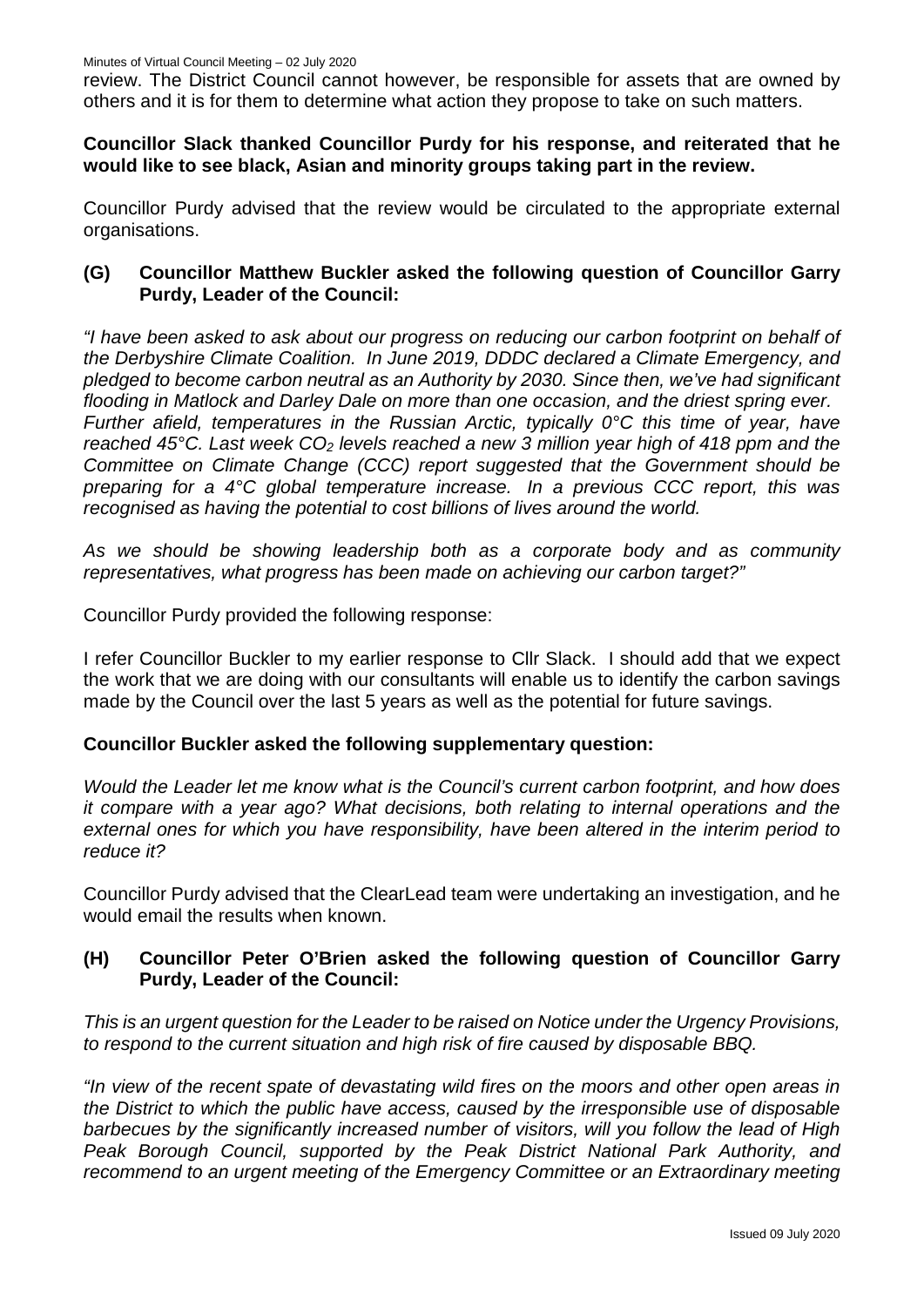*of this Council, that a Public Spaces Protection Order across the Derbyshire Dales local authority area be introduced with at the earliest possible opportunity?"*

Councillor Purdy provided the following response:

Whilst I agree that this is an important matter, I cannot agree that it is urgent to the point where we may need to de-rail other activities and mis-direct resources that are currently stretched in dealing with a range of issues around the Pandemic. Discussion on the item would be more timely when the Council returns to normal business through the Committee cycle.

### **383/19 – PROPOSAL OF A NOTICE OF MOTION (RULE OF PROCEDURE 16)**

The Council debated the following Motion, submitted by Councillor Jason Atkin in accordance with Rule of Procedure 16:

"Given what we have seen in other boroughs, districts and local government authorities around the UK in recent weeks, we have a duty to address the legacy of colonialism, slavery and racism in all its forms.

We acknowledge the public outcry of hurt, pain and anger over these legacies and that we undertake a review of all our assets and a report be brought back to full Council on completion of the review, with recommendations on what assets deemed as having these legacies to them and for their removal."

It was agreed after debate that two amendments be made to the Motion, with the final version as shown below:

*"Given what we have seen in other boroughs, districts and local government authorities around the UK in recent weeks, we have a duty to address the legacy of colonialism, slavery and racism in all its forms.*

*We acknowledge the public outcry of hurt, pain and anger over these legacies and that we undertake in the first instance a review of all our assets and a report be brought back to full Council on completion of the review.."*

It was moved by Councillor Jason Atkin, seconded by Councillor Chris Furness and

**RESOLVED** That the following motion, as amended, submitted by Councillor Jason Atkin, is received:

> "Given what we have seen in other boroughs, districts and local government authorities around the UK in recent weeks, we have a duty to address the legacy of colonialism, slavery and racism in all its forms.

> We acknowledge the public outcry of hurt, pain and anger over these legacies and that we undertake in the first instance a review of all our assets and a report be brought back to full Council on completion of the review**.**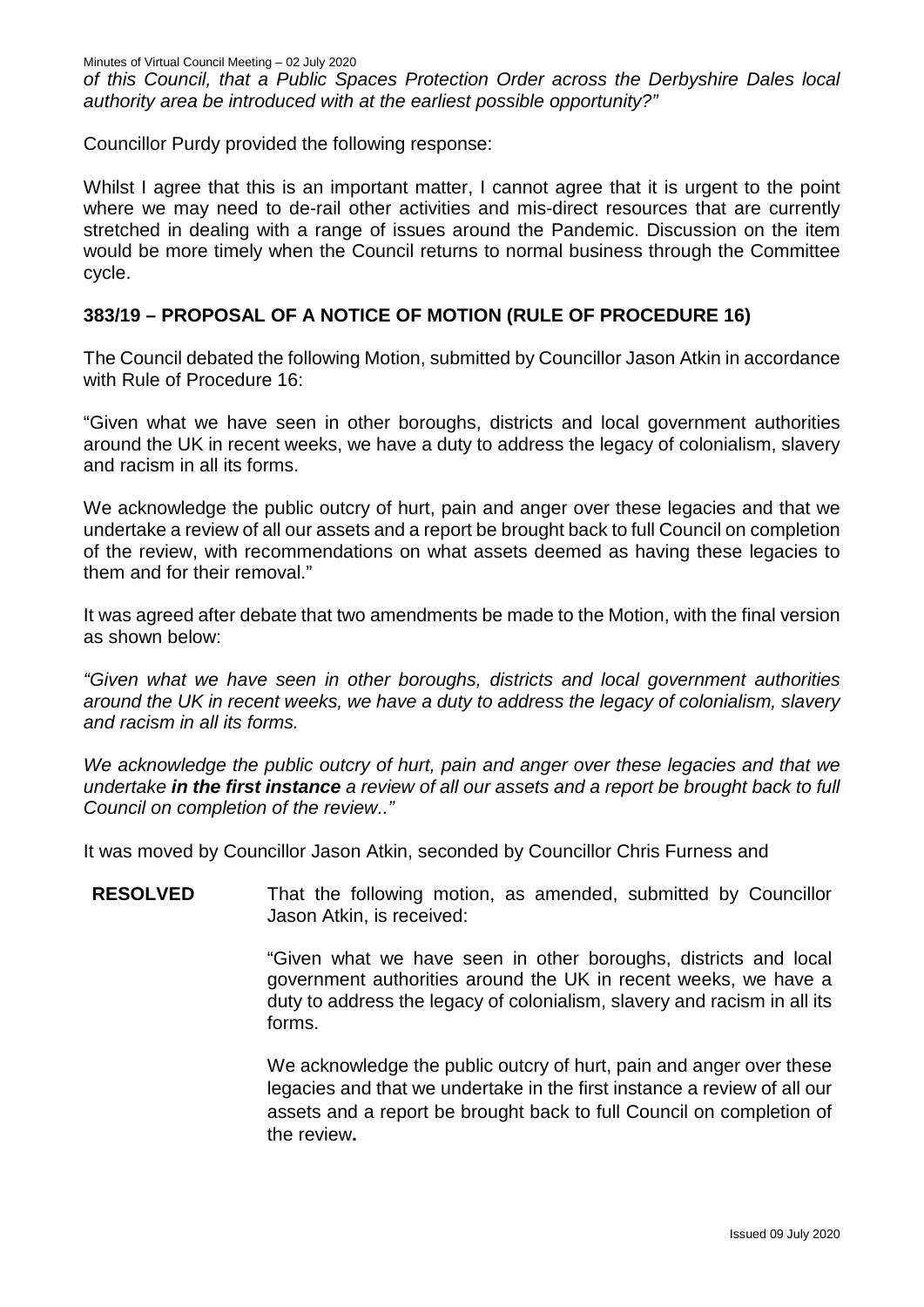| For                | 28 |
|--------------------|----|
| <b>Against</b>     | 7  |
| <b>Abstentions</b> | n  |

The Chairman declared the motion CARRIED.

### **384/19 – BUILDING NEW COUNCIL HOUSING**

Councillor Steve Flitter left the meeting at 7.58 pm during discussion of this item.

The Director of Housing introduced the two members of Altair and thanked them for attending the meeting.

The Council considered a report that set out a business case for potential investment in a modest programme of new Council housing, with management and maintenance services delivered by a third party such as housing associations or private agents.

The Community Housing Team's successful bid to The Local Government Association Housing Advisers Programme 2018/19 for a grant of £14,000 was used to appoint consultants Altair through the Local Government Association. The Community and Environment Committee had received a report on building new council homes on the 19<sup>th</sup> February 2020, where it approved the referral of the council housing proposal to full Council.

The report outlined the refined business case and the project programme for appointment of a development and managing agent for the new homes, which would involve the Council identifying, developing and owning 52 Council homes for affordable rent and shared ownership, with the first phase potentially delivering 7 homes. Altair had been supporting the Council with several activities in delivering these new Council homes, as set out in the report, and the latest programme of development, following a further review of the programme to date, was tabled in paragraph 3.3 of the report.

It was proposed that the Council would be the client and would procure property development services from housing associations or from private practice, seeking to procure a provider of housing management and maintenance services for the new homes. The specifications for the Managing Agent and Development Agent were attached as Appendices 1 and 2 to the report, and would form part of the contract documentation to be signed by the Council and its chosen supplier following the tender exercise.

The programme for procurement of a Development and Managing Agent was set out in paragraph 4.2 of the report, with a target of November 2020. It was anticipated that the first homes could potentially be handed over in quarter 4 2020/21.

Altair and the Council had assessed the updated delivery profile of the programme. The schemes anticipated to come forward were tabled in paragraph 3.4 of the report, with the resource implications for consideration by the Council in paragraph 3.5 of the report.

Altair and the Council had produced an initial programme for delivering the next phase of the project up until appointment of the development and managing agent in readiness for handover of the first homes. Some key dates were listed in the report. Key tasks were to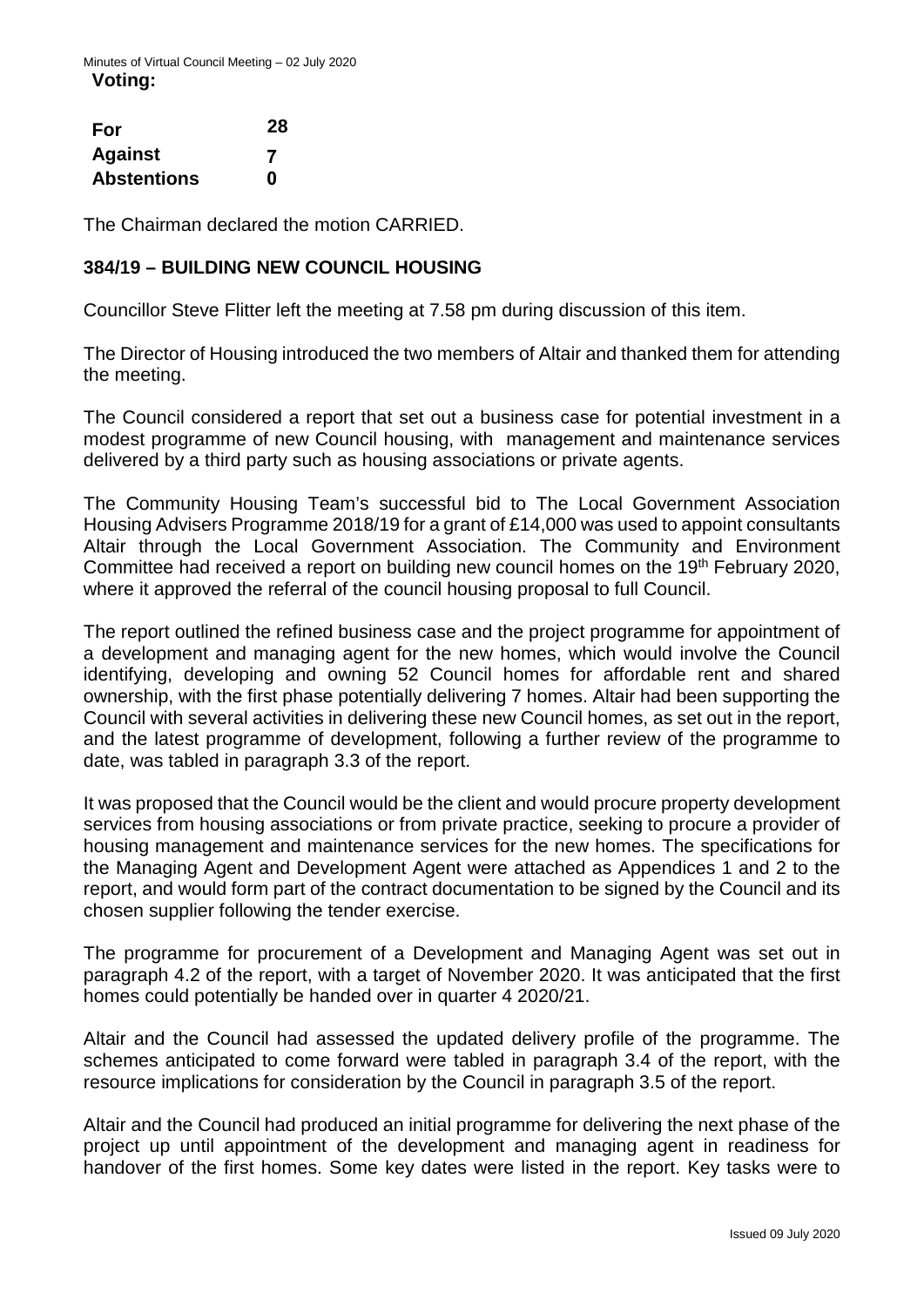register as a Registered Provider (RP) with the Regulator for Social Housing (RSH) and to sign up as an Investment Partner with Homes England to access grant funding.

It was moved by Councillor Tony Morley, seconded by Councillor Mark Wakeman and

**RESOLVED** (unanimously) 1. That the principle of providing Council housing is endorsed and a tender exercise is undertaken to procure the services of a development and management agent;

- 2. That delegated authority is given to the Director of Housing to make applications to register Derbyshire Dales District Council with Homes England and the Regulator of Social Housing;
- 3. That a further report is presented to Council detailing the outcome of the tender process.

There was a short adjournment.

#### **385/19 – PAVEMENT CAFÉ LICENSING**

Councillor Tom Donnelly left the meeting at 8.26pm during discussion of this item.

The Council were asked to consider a late addition to the Agenda, which the Chairman had agreed to accept as an item of urgent business in order to respond to an external deadline.

The report set out a new licensing requirement proposed by Government to assist businesses in the hospitality trade with the economic recovery following the easing of Covid-19 lockdown restrictions. The announcement was followed by the publication of the Business and Planning Bill, which set out in detail how Government initially envisaged the measures being implemented. The report set out the basics of how the system was expected to operate; set a fee for the service and suggested a scheme of delegation to enable the system to work effectively, within the very tight timescales that councils would be allowed to process and determine applications, as summarised in the report. A recommended scheme of delegation was set out in paragraph 3.6 of the report.

The officer recommendation was that the fee for Derbyshire Dales District Council was set at £100, in order to recover as much of the cost of administering the new system as possible.

Enforcement action would be undertaken in accordance with the Council's Enforcement Policy, with Officers working in the Licensing and Environmental Health teams taking the lead role in investigating complaints and instigating any action.

The Bill specified that these provisions were time limited and would expire at the end of 30 September 2021, so that any licence granted would cease at that time, subject to any future amendments of the Act that would presumably follow the Bill.

It was moved by Councillor Garry Purdy, seconded by Councillor Susan Hobson and

#### **RESOLVED** 1. That the District Council waive the fee of £100 for the determination of applications for Pavement Café licences;

2. That regulation of pavement café licensing is discharged to the Licensing Committee, with specific decisions being delegated to officers as detailed at paragraph 3.6 of the report is adopted.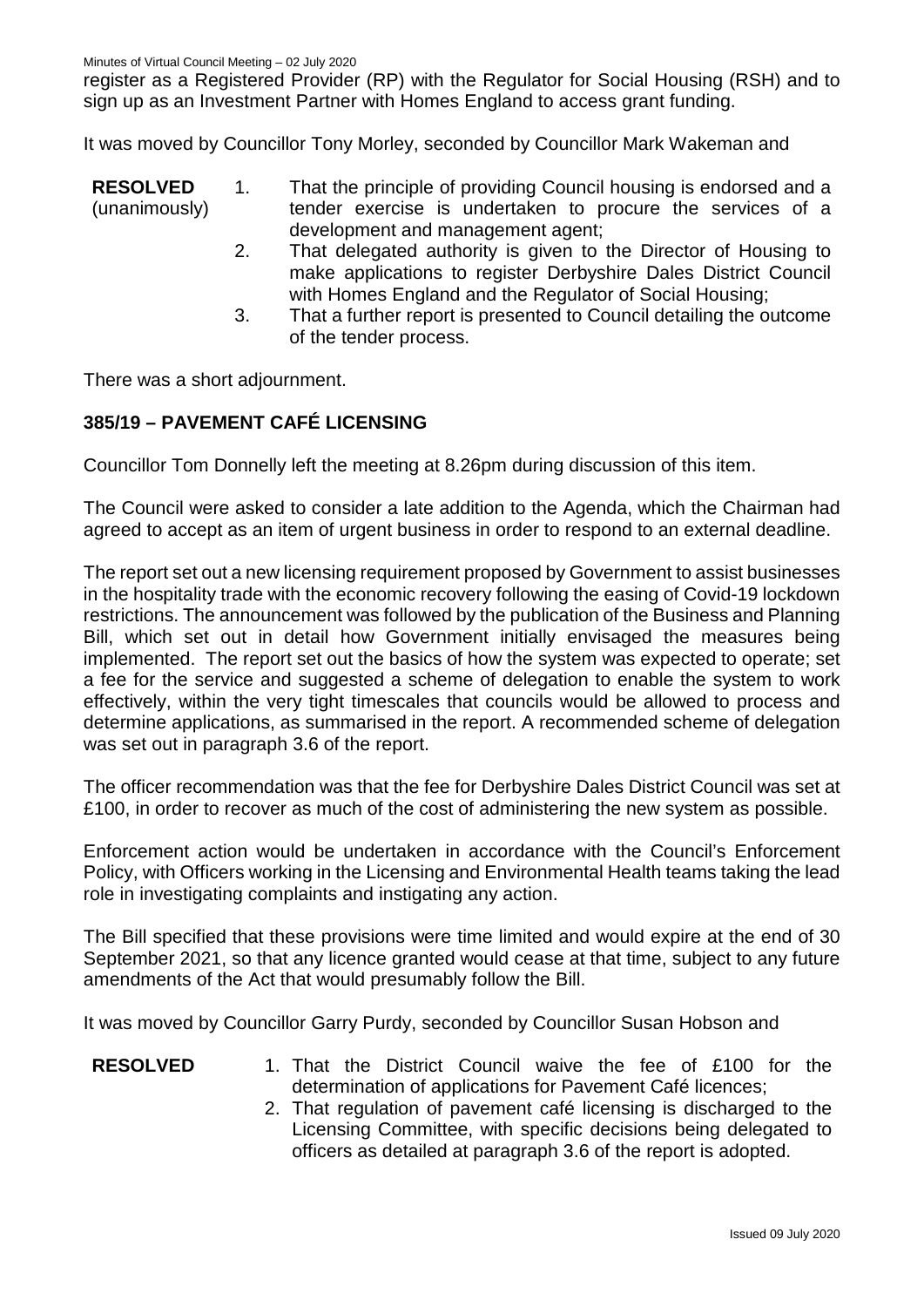| For                | -27 |
|--------------------|-----|
| <b>Against</b>     | O   |
| <b>Abstentions</b> | 5   |

The Chairman declared the motion CARRIED.

### **386/19 – MOTION TO CONTINUE**

It was moved by Councillor Peter O'Brien, seconded by Councillor Michele Morley and

**RESOLVED** (unanimously) That in accordance with Rule of Procedure 13, the meeting continue beyond 2½ hours to enable the business on the agenda to be concluded.

### **387/19 – MATLOCK TOWN HALL: BUILDING ADAPTATIONS RELATING TO COVID-19**

The Council considered a report that outlined a number of proposed adaptations to the Town Hall building to allow safe use by staff and the public in line with Government guidance during the COVID-19 pandemic.

Due to the lockdown imposed on 23rd March this year, the Town Hall reception was closed to public visitors on 24th March 2020 and the majority of Town Hall based staff commenced working from home in accordance with Government guidance.

On 10th May 2020 the Government announced the easing of lockdown which relaxed some of the restrictions, though the Town Hall continued to operate with reduced staff numbers, with a typical building occupancy of 15–20. Following the Government's announcement regarding the phased reopening of non-essential retail/services throughout June and July, a risk assessment of the Town Hall had been undertaken (attached as Appendix 1 to the report). However, the Estates and Facilities Manager advised that the Risk Assessment was under constant review, and had moved on from the version set out in the report in accordance with government guidance. The Council's risk assessments and proposals for the building had been shared with the various other organisations that occupied the Town Hall.

The areas identified for attention/adaptation in order to comply with the current Government guidance were tabled in paragraph 2.2 of the report. However, it was reported that a number of adaptations had already taken place or had been ordered to avoid delays due to significant demand. A summary of the current position and the associated costs was set out in paragraph 2.3 of the report, and the proposed works were designed to make the Town Hall building compliant with Government regulations in respect of COVID-1. However, the main elements of the works would nevertheless result in an improved environment for staff and customers going forward, as outlined in the report.

The total cost of the works as outlined above was £40,000 and the suggested budgetary provision for this was included in the Financial Risk paragraph of the report.

It was moved by Councillor Sue Bull, seconded by Councillor Jason Atkin and